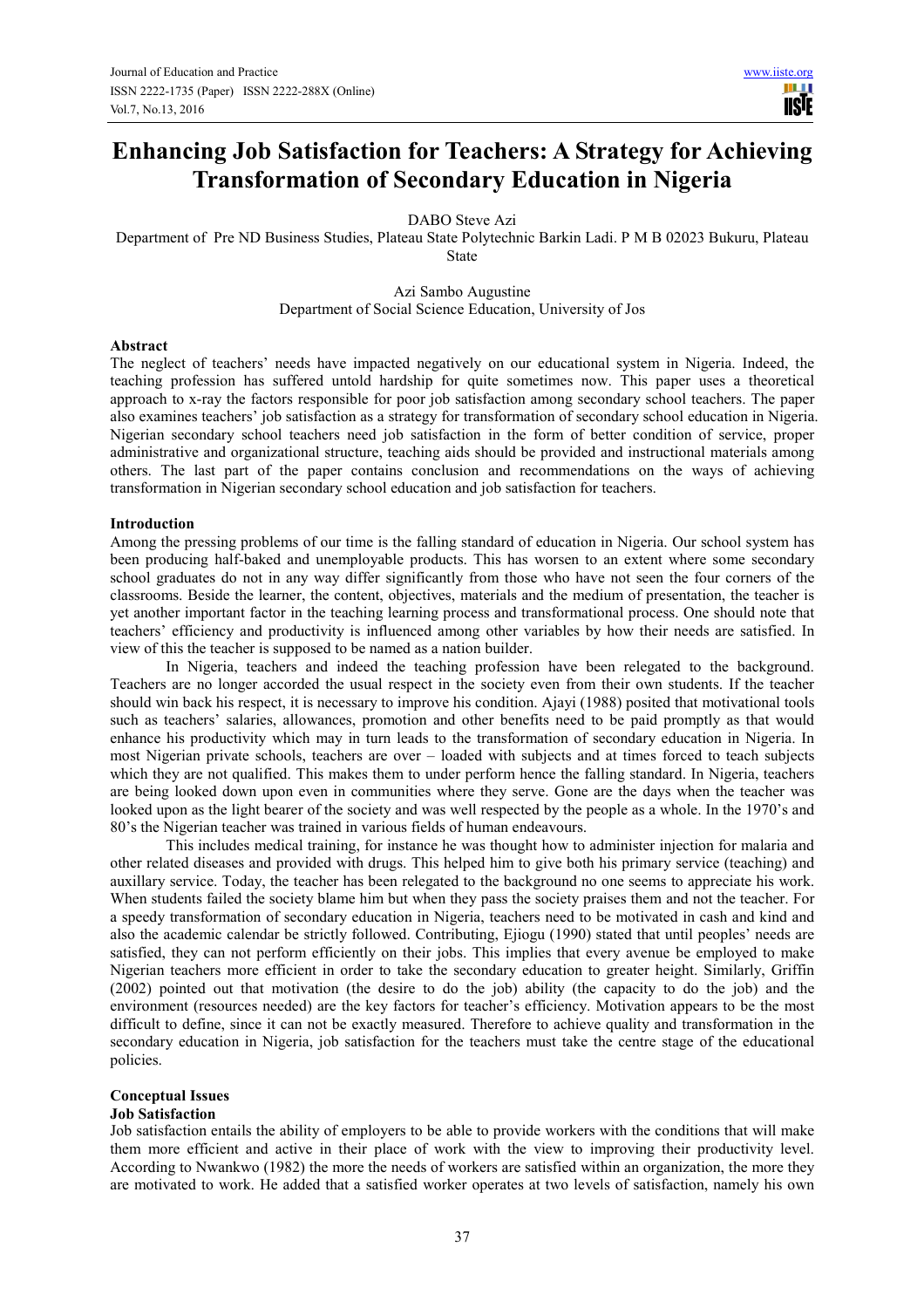needs satisfaction and the satisfaction of the needs of the organization. It therefore means that a teacher who is satisfied with his job will in turn satisfy the needs of his students' in a secondary school. Similarly Okonkwo (1997) posited that job satisfaction has to do with a high level of emotional stability of an individual in his job such that his morale is also high and consequently he aspires to do more towards the achievement of organizational goals. Butttressing this fact Locke as cited in Okonkwo (1997) stated that job satisfaction refers to a pleasurable and positive emotional state resulting from the appraisal of one's job experiences. Job satisfaction is the totality of an individuals' psychological, social and physical well – being with regard to his work and job performance (Eneasator, 1990).

 Therefore, since teachers' job satisfaction is a major determinant factor for teachers' motivation, it is obvious therefore that motivation and job satisfaction are unseperatable. They influence the achievement and transformation of educational objectives and goals. The fact that teaching refers to a ritualization between the teacher and the learner, the teacher remains an instrument of change used by the learner.

## **The Teacher/Teaching**

The teacher is someone who imparts knowledge, skills to the students and also instructs them on what to do. Rybum as cited in Bulus & Mai (1996) defined teaching as helping those whom we teach to live fully, to learn the art of living with others. This therefore means parents are teachers as they teach their children to walk, talk care for clothes, cross streets safely etc. Similarly, Encyclopaedia Britannica (2010) defined teaching as a profession of those who give instruction, especially in an elementary or a secondary or in a university. Also the teachers help students to learn by imparting knowledge to them and also by setting up a situation in which student's can learn effectively. The teacher serves as a mediator, disciplinarian or controller of student behaviuor, judge of achievement and a scholar and research specialist among others.

# **Secondary Education**

Secondary education is the education children receive after primary education and before tertiary stage (NPE, 2004). This implies that secondary education is the type of education received at both the junior secondary schools and the senior secondary schools in Nigeria. According to NPE (2004) this type of educations' broad goals are to prepare the individual for useful living within the society and for higher education or admission into either the Polytechnic, Colleges of Education, Monotechnics, Universities and other similar institutions within and outside the country.

# **The Goals of Secondary Education in Nigeria**

According to the National Policy on Education (2004) the specific goals of secondary education are:

- To promote all primary school leavers with the opportunity for education of a higher level regardless of sex, social status, religion or ethnicity.
- To offer diversified curriculum to cater for the difference in talents, opportunities and future roles.
- To provide trained manpower in the applied science, technology and commerce at sub professional grades.
- To develop and promote Nigerian languages, art and culture in the context of world's cultural heritage.
- To inspire student's with a desire for self improvement and achievement of excellence.
- To foster national unity with an emphasis on the common ties that unite us in our diversity;
- To raise a generation of people who can think for themselves, respect the views and feelings of others and dignity of labour, appreciate our national values and live as good citizens.
- To provide technical knowledge and vocational skills which are necessary for agricultural, industrial and commercial development;

# **Factors hindering job satisfaction and transformation of secondary education in Nigeria**

If job satisfaction is indeed a measure of the ability of the organization to satisfy individuals' expectations and the degree to which it is able to reward productivity, then the falling standard of education in Nigeria has proved the fact that teachers in the country are not satisfied with their job. So many teacher's who are teaching in secondary schools today, are doing so because they are yet to find better jobs. Teaching is therefore viewed as a "stepping stone" to finding better jobs. Haggai & Piwuna (2000) reported that due to low level of motivation, there is high exodus from the teaching profession in Nigeria at all levels. However, poor job satisfaction and transformation of secondary education in Nigeria is attributed to among other reasons.

1. Poor condition of service – Today, teachers in secondary school's in Nigeria are seen as second class citizens even in their respective communities because of their financial status. They are grossly under rewarded financially. Their salaries and condition of service are poor. In Nigeria, secondary school teachers' are not motivated. There salaries are hardly paid and there is delay in their promotions and other benefits. Hence Haggai & Piwuna (2000) stated that the problem with the Nigerian teacher is that he suffers from lack of job satisfaction and is unmotivated and frustrated. This clearly indicates that as he is frustrated, nothing tangible comes out of him. Instead of transforming the sector, the teacher contributes in bringing down the sector. That has resulted in the fallen standard of education in Nigeria.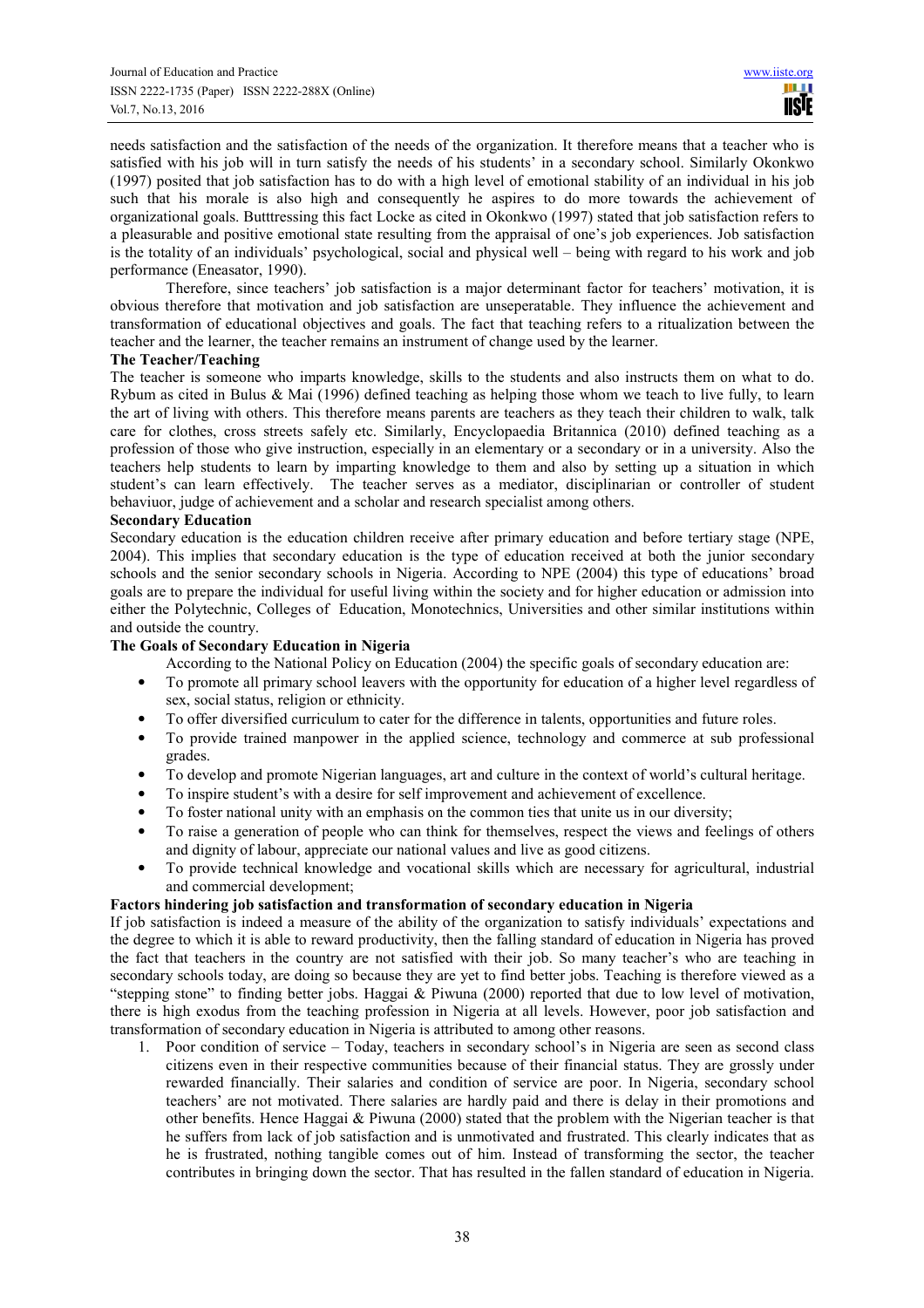If this should be remedied, teacher's pension and gratuity be paid promptly on retirement.

- 2. Poor school Administrative organizational structure Teachers in Nigeria are poorly treated in schools by school administrators/heads such as proprietors and principals. The head sometimes appoints newly employed teacher's to head their senior counterparts. This often creates disunity in schools and may lead to disrespect for the senior among teachers' by the junior ones. Most times, teachers' are not given the opportunity to take part in decision making in schools, but are expected to implement policies for which they were not part of. Some teachers are denied the opportunity to further their studies through the in – service training. Imam  $(2003)$  suggested that in other to enhance productivity on the job, principals should recommend teachers for in – service training so as to better equip them professionally. Sometimes when they are released, school heads force them to come back to teach during short breaks. All these and many others make teachers dissatisfied with their job.
- 3. Lack of professional regulatory body In Nigeria, the teaching profession has not been accorded the status of a profession. Some secondary schools engage the services of Diploma and Higher National Diploma holders who do not have the pre-requisite qualification for teaching. It is a pity that Nigeria still engage non – professionals to teach. Most of them employed as teachers learn to prepare lesson plan and lesson notes in the field. To worsen the situation, National Youth Service Corps (NYSC) members are often engaged to teach in secondary schools irrespective of whether they study the subject they are teaching or not. This practice will not help to transform secondary education in Nigeria. It should be noted that when square pegs are put in round holes they would not fit in.
- 4. Negative attitudes to duty by teachers Some secondary school teachers are not dedicated to duty. Such teachers come to school late and leave early on the pretext that it is government work and so no one can challenge them. On the other hand, some teachers come late and leave early in order to attend to some other activities. This is done mostly to make ends meet, since the remuneration given to them is not enough. This condition is one of the reasons why some Nigerian teachers pick up part-time teaching jobs in two or more other schools around. It retards the growth of the sector.
- 5. Limited instructional materials and school facilities Most secondary schools in Nigeria today are characterized by the inadequacy of instructional materials such as textbooks, charts, teaching aids etc and school facilities such as classrooms, desks, sits etc. Where these materials are available, they are at a near stage of collapse. Buttressing this fact Adewole (1999) reported that in Nigeria it is only the secondary school level that quite a number of them were established by conversion of primary premises into secondary schools overnight without consideration of differentials in requirements in respect of facilities. The infrastructures are dilapidated while the facilities are grossly inadequate. Most of the classes are overcrowded with high population and very poor ventilation. School libraries and laboratories are often empty buildings with nothing for students to learn. In most schools, the principals are incapacitated financially it becomes difficult for subject teachers to buy the needed materials for practicals. Also sporting facilities and materials are lacking as sometimes monies meant for this are often diverted into personal pockets by school heads. Ejiogu (1990) summarizes the effects of poor job satisfaction for teachers and transformation of secondary education as follows: teachers who feel dissatisfied embark on the following behaviuors: truancy, displacement, negativism, absenteeism and apathy in discharging their jobs. Some end up leaving the job. Teachers who are suppressed dissatisfied are prone to leaving teaching profession for other jobs which they felt might satisfy their needs. Thus the sector suffers in terms of transformation.

## **Teachers' Job Satisfaction a Strategy for Transformation of Secondary School Education in Nigeria.**

It is obvious that job satisfaction promotes teachers efficiency and productivity and transformation. Therefore, teachers' job satisfaction will bring transformation and quality secondary education in Nigeria. Vroom & Deci as cited in Okonkwo (1997) posited that workers will be motivated to perform their jobs effectively to an extent to which they are satisfied with those jobs. The more workers' rewards are, the harder they would work. Similarly, the greater the extent in which an employee's needs are satisfied in his job, the greater the extent to which he would respond, presumably with gratitude or loyalty. So when teachers are satisfied with their jobs, they will give their students the best and they will be willing to transform education at the secondary level. In addition, they will be willing to transform and prepare the student for higher studies or to perform societal roles.

In Nigerian secondary schools, teacher's job satisfaction will help in ensuring quality education as teachers would exhibit the spirit of hard work and dedication. This implies that where teacher's needs are adequately and timely made, they tend to be more dedicated to their duty and work hard. Such teachers go to class fully prepared and academically loaded, willing to impart knowledge so as to bring transformation in the sector. Such teachers embark on quality research and prepare quality notes to students. They are always willing and ready to administer assignments and tests and also award marks as feedback. More so, they make use of different teaching methods to meet the individual needs in the class. Above all, they create room for meaningful learning through dedication and hard work, since the quality of secondary education is measured in terms of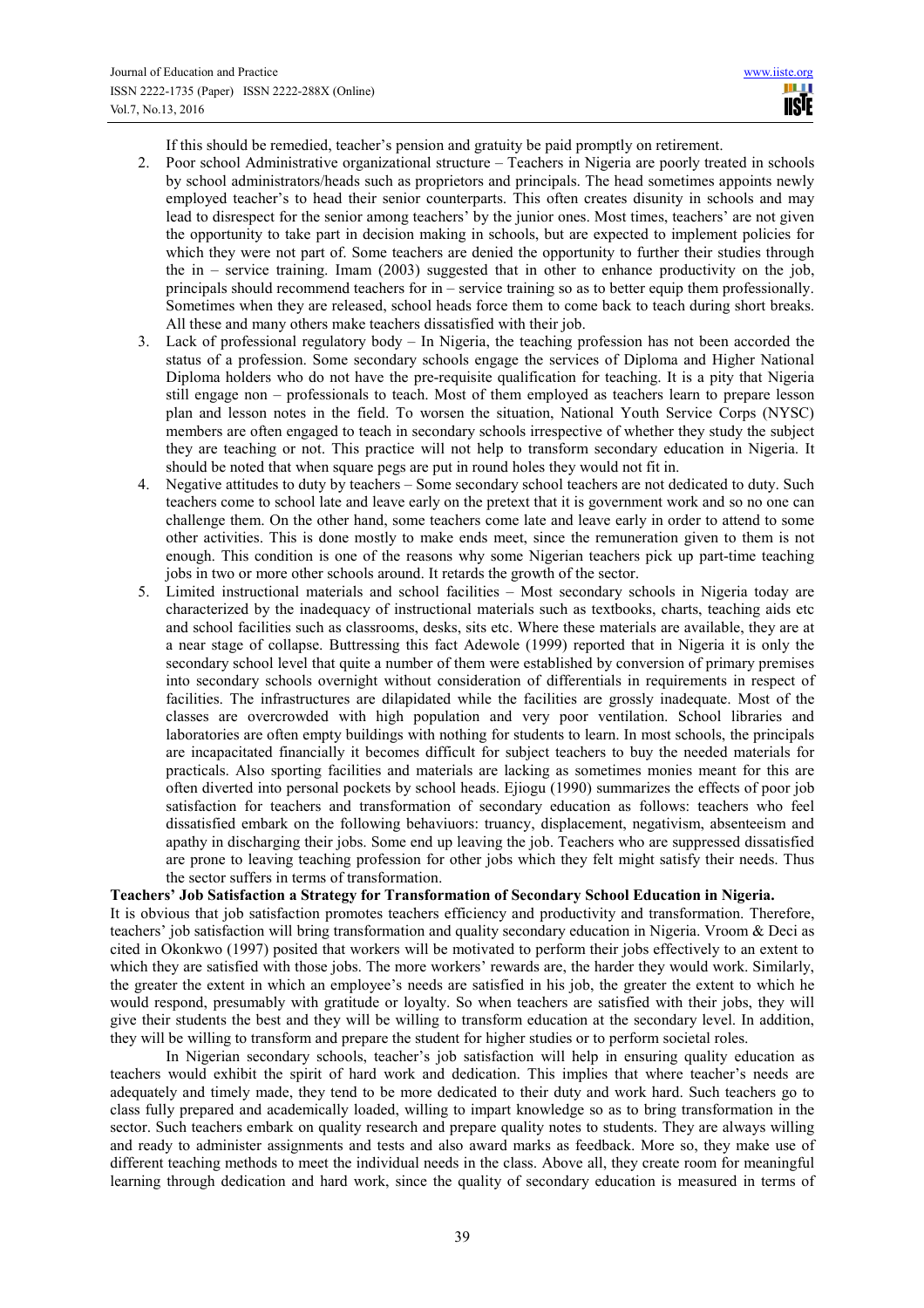what the products of the school can do (positive transformation) and what they can introduce in the society. Satisfied teachers made students to develop entrepreneurial spirit as such teachers do not just emphasize on the cognitive domain and teacher's effectiveness but also the psychomotor domain which encourages self reliance. Teachers who are satisfied are ready to impart innovative ideas to the students.

Job satisfaction makes teacher's supervision more effective and easier. Satisfied teachers carry out their responsibilities with less supervision as they do not need to be told when and why they should be punctual and also perform certain tasks in school. They abide by the school rules and regulations and take active part in all school activities.

More so promoting job satisfaction for secondary school teachers will enhance quality and transformation of our educational system. Teachers that are satisfied are always willing to improvise instructional materials to aid them in teaching their students. In most cases, some teachers hardly use their salary to purchase current textbooks that will guide them in the subject taught and also aid them in updating their lesson notes.

Enhancing job satisfaction and encouraging teachers to go for in-service training will lead to the transformation of the educational sector. So this would equip the teachers as they will acquire more knowledge. The new things they have acquired would be imparted into the students. Therefore teachers need to be sponsored to attend seminars' and conferences. Ndu (1984) opined that satisfying teacher's needs would encourage them to see the need to advance one's education. A well educated teacher produces educated students. He added that ensuring adequate satisfaction for teachers through motivating them in the school system is by the use of job enrichment which has been described as an attempt by management to increase the intrinsic rewards and to build into jobs a higher sense of challenge, importance and achievement. Similarly, Nwankwo (1982) asserted that teacher's job satisfaction can be achieved through; enhancing the feelings of teachers achievement by recognition and rewarding excellence; involving teachers in decision-making and leadership; proving healthy social climate in the school and improving teachers personal outlook; making the work challenging interesting to teachers by way of assigning special duties and protect them; assigning responsibities for special function to teachers and ensure adequate authority for carrying them and promoting teachers' personal and professional advancement through recognition of the role played by the teacher.

## **Conclusion**

Whether Nigeria will escape from the vicious circle of poverty and achieve its dream of vision  $20 - 2020$  or not is a function of the quality of its education. The neglect of teachers needs implies the neglect of our educational system as a whole. If Nigeria is to progress in all spheres of life, then the educational sector should be given adequate attention through ensuring job satisfaction for teachers. To enhance transformation in secondary education through satisfying teacher's needs is indeed a child of necessity considering its impact on our social, cultural, economic and political life as a nation.

# 12

#### **Recommendations**

From our discussion, job satisfaction and achieving transformation in our educational system could be enhanced through the following:

- 1. The condition of service for secondary school teachers should be made attractive. Teachers should be well paid and their promotions should be given as of when due. They should be provided with car loans, housing loans etc. This would serve as a moral boost for the teacher.
- 2. The Administrative and organizational structure should be well organized. Junior teachers should not be appointed to head the senior ones. Teachers should be involved in decision making in school. Teachers should be encouraged and sponsored to go for in-service training, as that would equip them better.
- 3. The teaching profession be regulated It should be made mandatory through legislation that anyone intending to take teaching as a profession in the secondary school must possess a minimum qualification of Bachelor of Education from any recognized university or its affiliates. Those with degrees other than Bachelor of Education should be made to obtain a post graduate Diploma in Education. Only in this way can productivity be enhanced in the sector.
- 4. For Nigerian secondary schools to be transformed, teachers should be dedicated to their duties. Teachers should not use school time to engage in other extra activities. They should avoid taking up part time jobs but strictly focus on their duty. In addition to that, teachers should be careful in planning their lessons and notes. Finally they should administer assignments and test to their students.
- 5. Teachers should improvise teaching aids, as that would assist them in their teaching. Proprietors and government should ensure adequate provision of instructional materials and facilities in their schools. The laboratories should be equipped and the libraries stocked with enough materials.